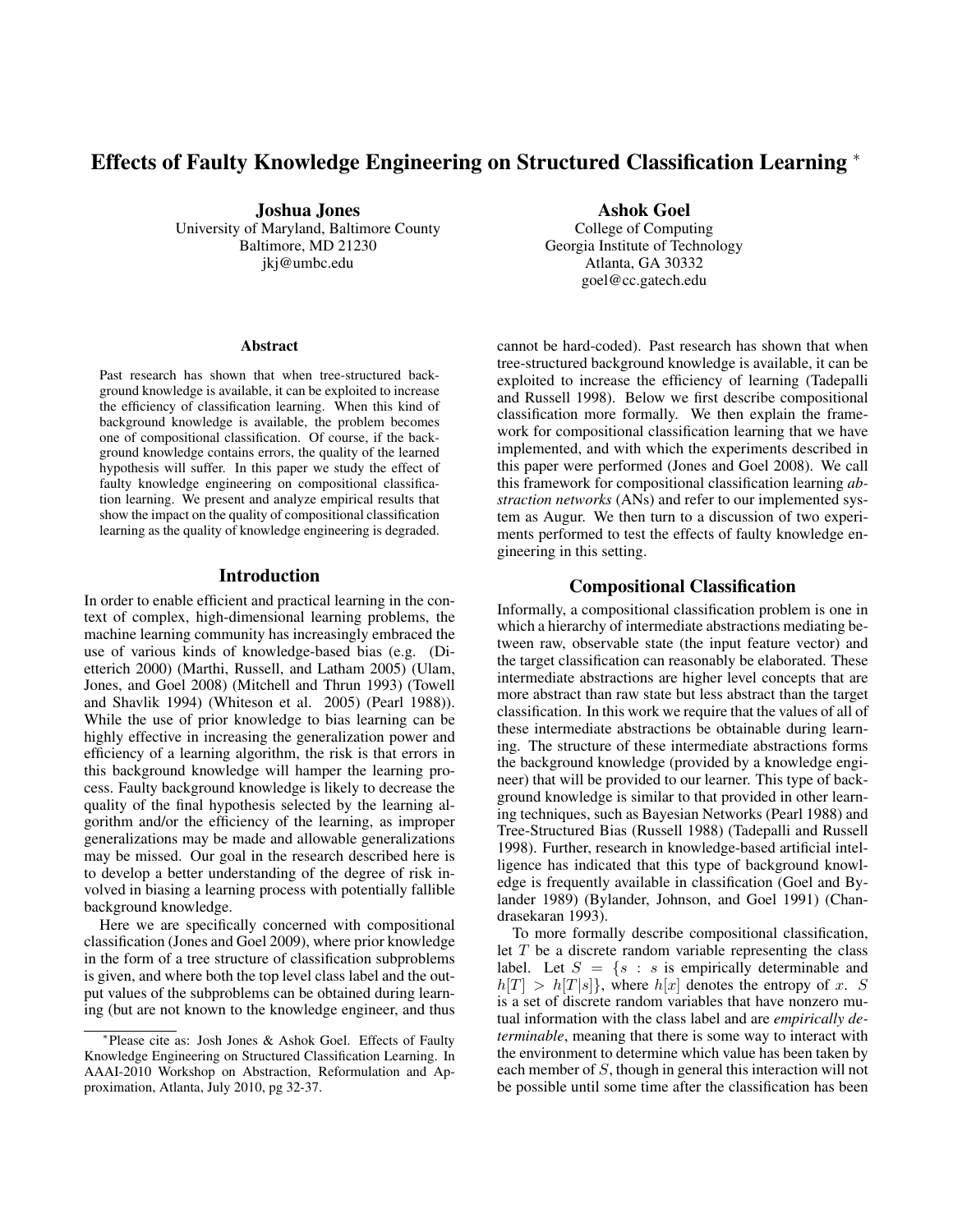produced. This means that the environment acts as an oracle for these intermediate classifications, allowing the learner to obtain their true values during learning. Each member s of S represents a related set of equivalence classes, where each value taken by  $s$  is a unique equivalence class. A task instance is generated by jointly sampling the variables in S∪T. *Compositional classification* is the problem of predicting T given some subset of  $S$  (the same subset from one problem instance to the next). In order to make such predictions, our learner will make use of a structured knowledge representation called an *abstraction network*, defined in the next section. This representation will capture knowledge about the relationships between variables in S. Learning is required if the distributions  $P(s|K)$ ,  $s \in S \cup T$ ,  $K \subseteq S$  are not known, but must instead be inferred from experience.

## Abstraction Networks

### Representation

Here we formally define the knowledge representation used for the compositional classification task. The knowledge structure contains a node for each  $s \in S \cup T$ . These nodes are connected in a hierarchy reflecting direct dependence relationships organized according to background knowledge. Each node will handle the subproblem of predicting the value of the variable with which it is associated given the values of its children.

Definition 1 *Here, we will define a* supervised classification learner *as a tuple*  $\langle I, O, F, U \rangle$ *, where I is a set of input strings (input space),* O *is a set of output symbols (output space),* F *is a function from* I *to* O*, and* U *is a function from*  $(i, o) : i \in I, o \in O$  *to the set of supervised classification learners that share the same input space* I *and output space* O*.* U *is an update function that has the effect of changing* F *based upon a training example. This update function alters the hypothesis represented by the learner, implementing an incremental learning procedure that will progressively change the learner's hypothesis as examples are presented.*

Definition 2 *An* empirical verification procedure *(EVP) is a pair*  $\langle E, O \rangle$  *where O is a set of output symbols (output space) and* E *is an arbitrary, possibly branching sequence of actions in the environment and observations from the environment concluding with the selection of an*  $o \in O$ .

EVPs define interactions with the environment that are used to obtain the true values of intermediate abstractions during learning. Any output space  $O$  of an empirical verification procedure is an empirically determinable set of equivalence classes. So, a set of equivalence classes is empirically determinable, as required of members of  $S$  in the definition of compositional classification, if an empirical verification procedure can be defined with an output space equal to that set of classes.

Definition 3 *An* abstraction network *is recursively defined as follows.* A tuple  $\langle \emptyset, O, L, P, last\_input, last\_value \rangle$  *is an Abstraction Network, where* O *is a set of output symbols,* L *is a supervised classification learner, and* P *is an Empirical Verification Procedure.* last\_input and last\_value are *used to cache input and return values at AN nodes in order to support the learning procedure (detailed below). A tuple*  $\langle N, O, L, P \rangle$ , last\_input, last\_value $\rangle$  *is an abstraction network, where* N *is a set of abstraction networks. Let* I *be the set of strings formable by imposing a fixed order on the members of* N *and choosing exactly one output symbol from* each  $n \in N$  according to this order. The supervised classifi*cation learner* L *has input space* I *and output space* O*, and the Empirical Verification Procedure* P *has output space* O*.*

When  $N$  is empty,  $L$  is trivial and has no use as the input space is empty. In these cases (the leaves of the AN), a value determination must always be made by invoking P, which must be possible before classification in the case of AN leaves. Thus, the leaves of the AN form the subset of  $S$  that will be provided as raw state inputs during classification.

#### Reasoning

In a given task instance, the values of the leaf nodes are fixed by observation. Each node with fixed inputs then produces its prediction. This is repeated until the value of the class label is predicted by the root of the hierarchy. This procedure is described in detail in Table 1.

#### Learning

At some time after classification, the true value of the class label is obtained by the learner. If the value produced by the hierarchy was correct, no further action is taken. Otherwise, a diagnosis and learning procedure is followed. The specifics of this procedure are dependent upon the characteristics of the learner types that are used within nodes and the specific problem setting. For the empirical results detailed in this paper, the following procedure is used:

- 1. The true value of each child of the AN root is obtained by executing the associated EVPs.
- 2. If the predictions of all children were correct, modify local knowledge at the current node by invoking the local supervised learner.
- 3. Otherwise, recursively repeat this procedure for each child sub-AN that was found to have produced an incorrect prediction.

This procedure is described more formally in Table 2. The procedure has a base case when the leaves are reached, as their true values were obtained before classification, and thus cannot be found to be incorrect. The procedure is optimized to localize blame for classification errors using as few probes as possible under certain assumptions about error (no compensating faults) and the problem setting/learner type.

### **Experiments**

We have performed two sets of experiments in a synthetic domain intended to provide insight into the performance of compositional classification learners when knowledge engineering is imperfect. The environment in this domain consists of a fixed abstraction network, over which no learning will occur, that represents the correct, target content (and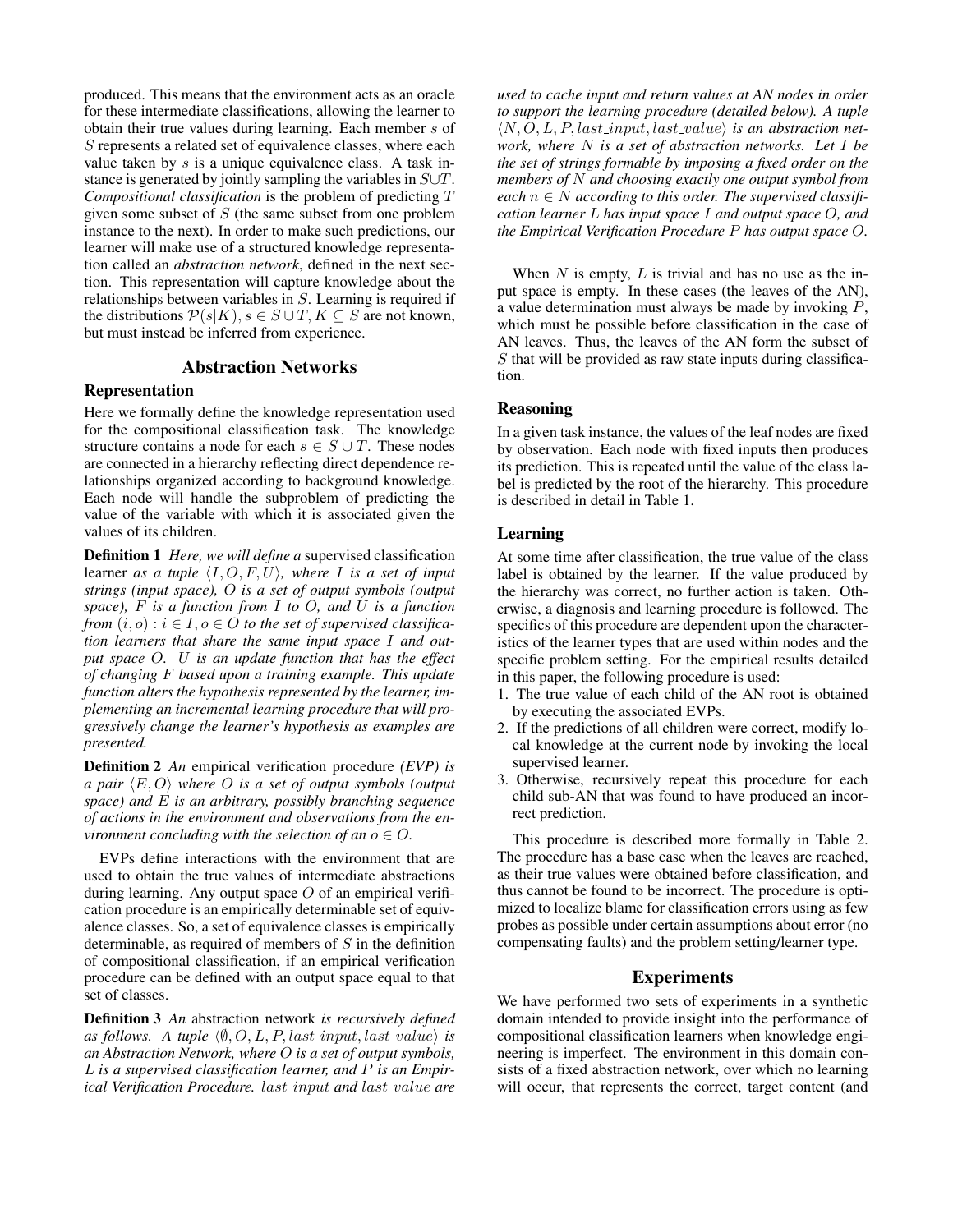Table 1: Reasoning procedure used to produce a predictive classification from an abstraction network a.

```
/* Values from Definition 3:<br>* a.N - a set* a.N - a set of ANs. The children of 'a'.<br>* a.P - the EVP for 'a'.- the EVP for 'a'.
 * a.last_input - the last input sequence provided to 'a'.<br>* a.last_value - the last value produced by 'a'.
                     - the last value produced by 'a'.
 * a.L + - the learner associated with 'a'.
 *
 * Values from Definition 1:
                     - the learner's inference function.
 *
 * Subfunctions used:
 * push_back(Vector i, Value V):
 * Appends the value provided as the second argument
 * to the vector provided as the first.
 \star/begin AN-reasoning (abstraction network a)
      Vector i \leftarrow \{\}/* If we are at a leaf, return the result of executing the local
       * EVP. These values are the ''inputs" to the AN inference process.*/
      if a.N = \emptyset, return a.P/* Otherwise, build the input vector for the local learner
       * and return the result of applying it. */
      forall n \in a.N:
                push-back(i, AN-reasoning(n))a. last\_input \leftarrow ia. last\_value \leftarrow a.L.F(i)return a.last_value
end
```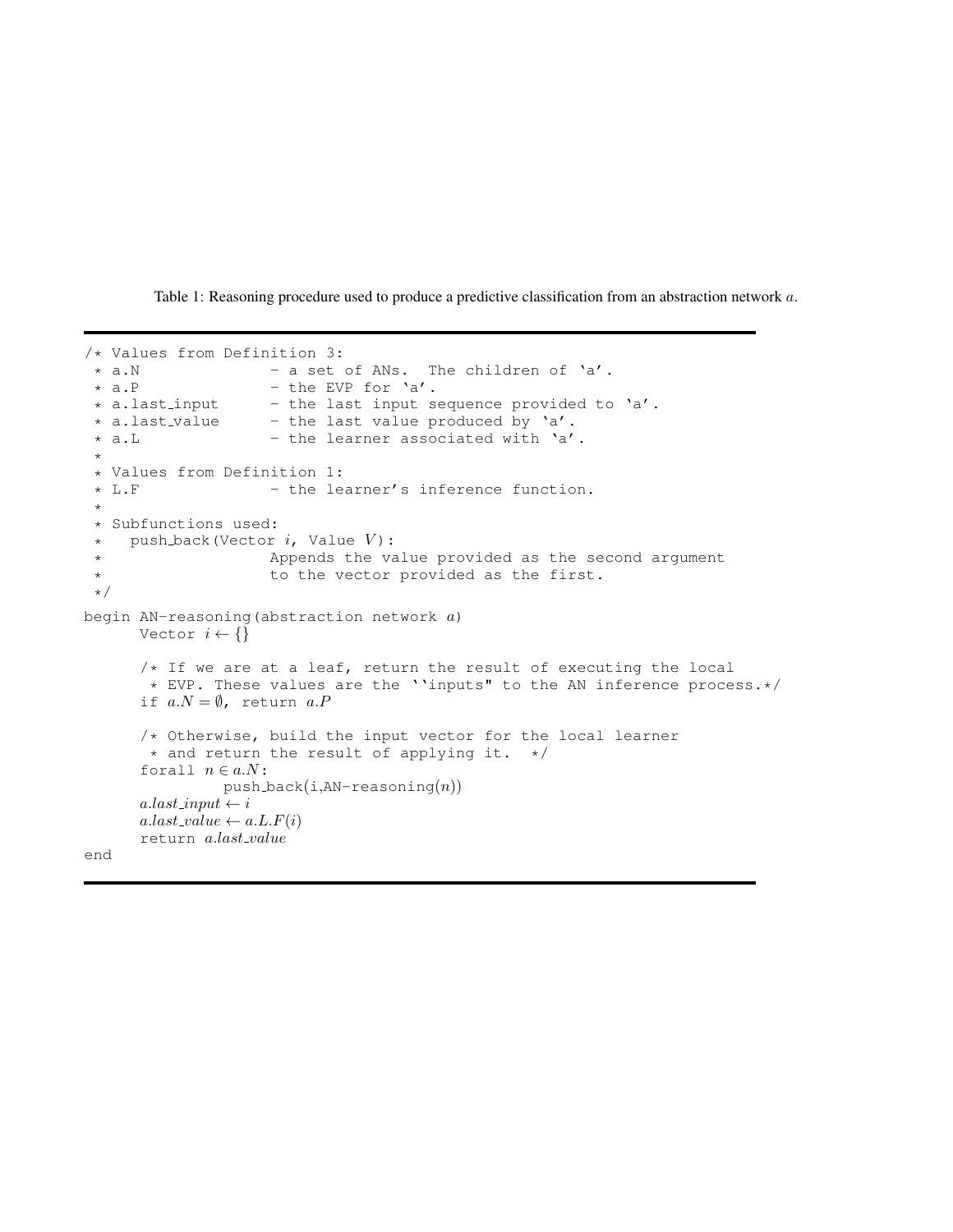Table 2: Diagnosis and repair procedure used to correct knowledge stored in an abstraction network a.

```
/* Values from Definition 3:<br>* a.P - the EV
   a.P - the EVP for 'a'.<br>a.last_value - the last value p
 * a.last_value - the last value produced by 'a'.<br>* a.N - a set of ANs. The children of
 * a.N - a set of ANs. The children of 'a'.<br>* a.L - the learner associated with 'a'.
   a.L - the learner associated with 'a'.<br>a.last_input - the last input sequence provided
 * a.last input - the last input sequence provided to 'a'.
 *
 * Values from Definition 1:
 * L.U - the learner's update (learning) function.
*/
begin AN-learning (abstraction network a)
        Bool flag \leftarrow trueif a.P() = a last_value, return true
        forall n \in a.Nif AN-learning(n) = false, flag \leftarrow falseif !flag, return false
        a.L \leftarrow a.L.U((a.last\_input, a.P())return false.
end
```
structure) for the problem. Given this fixed AN, we then create a separate *learner* AN that will be initialized with incorrect knowledge content (and in some cases, incorrect structure) and expected to learn to produce the same toplevel classifications as the fixed AN. This is implemented by initializing the knowledge content of both the fixed and learner AN nodes separately with pseudo-random values. The randomly-generated content of the fixed AN forms the target knowledge for the learner AN. Training proceeds by repeating the following steps:

- 1. Generating a pseudo-random sequence of floating point numbers to serve as the observations for the input nodes of the ANs.
- 2. Performing inference with the fixed AN, saving the values produced at each node.
- 3. Performing inference with the learner AN.
- 4. Performing EVP-based diagnosis and learning over the learner AN as in the procedure described in Table 2.

In this synthetic domain, EVPs within the inputs of both (fixed and learner) ANs are set up to quantize the floating point observations. EVPs are not needed at non-leaf nodes in the fixed AN, since no learning will occur. EVPs at nonleaf nodes in the learning AN are set up to examine the saved output value from the corresponding node in the fixed AN.

In all of these experiments, a binary AN hierarchy was used, with level sizes 16-8-4-2-1. We allowed each node in the hierarchy to produce 4 output values. Each non-leaf node in the learner AN contained a kNN learner with a kvalue of 1. The results shown in this section are an average of 20 randomized trials, each consisting of sequences of randomly selected examples split into blocks of 100 for graphing purposes. For the purposes of comparison, we also run a baseline consisting of an unstructured kNN learner work-

ing on the same classification problem – the unstructured learner receives the 16 quantized input values and learns to produce the same target values as the AN learner. In the first of these experiments, specific nodes are ablated from within the learner AN, connecting the child nodes of the removed node to the parent node of the removed node. In these experiments, no input information is lost through the node removals (inputs are never ablated), but we expect the hypothesis space restriction imposed by the AN structure to be diminished, and thus the efficiency of learning to decrease. This expectation is indeed borne out by the experiments, summarized in Figure 1. In these experiments, we still reach or approach zero error, as expected because, when learners capable of expressing any function (such as kNN learners) are used within nodes, the correct hypothesis is never eliminated from those expressible by the AN through this kind of ablation. However, the learning rate is negatively impacted as the restriction bias imposed by the AN is reduced. The keys for the graphs in this section refer to the location of nodes ablated by *level*. We consider leaf nodes to be level 0, the direct parents of leaf nodes to be level 1, etc. This notation is possible because of the balanced binary structure used in these experiments. An interesting note about these results is that, when ablating a single node, it appears to make no significant difference at which level of the hierarchy the node is removed. This suggests that impact on overall hypothesis space size is not dependent upon a concept's level of abstraction.

In the second set of experiments, whole subtrees beneath a selected node (or nodes) are pruned from the learner AN. This kind of ablation actually has the effect of *increasing* the restriction bias of the AN, as all hypotheses dependent upon the inputs beneath the ablated node are no longer express-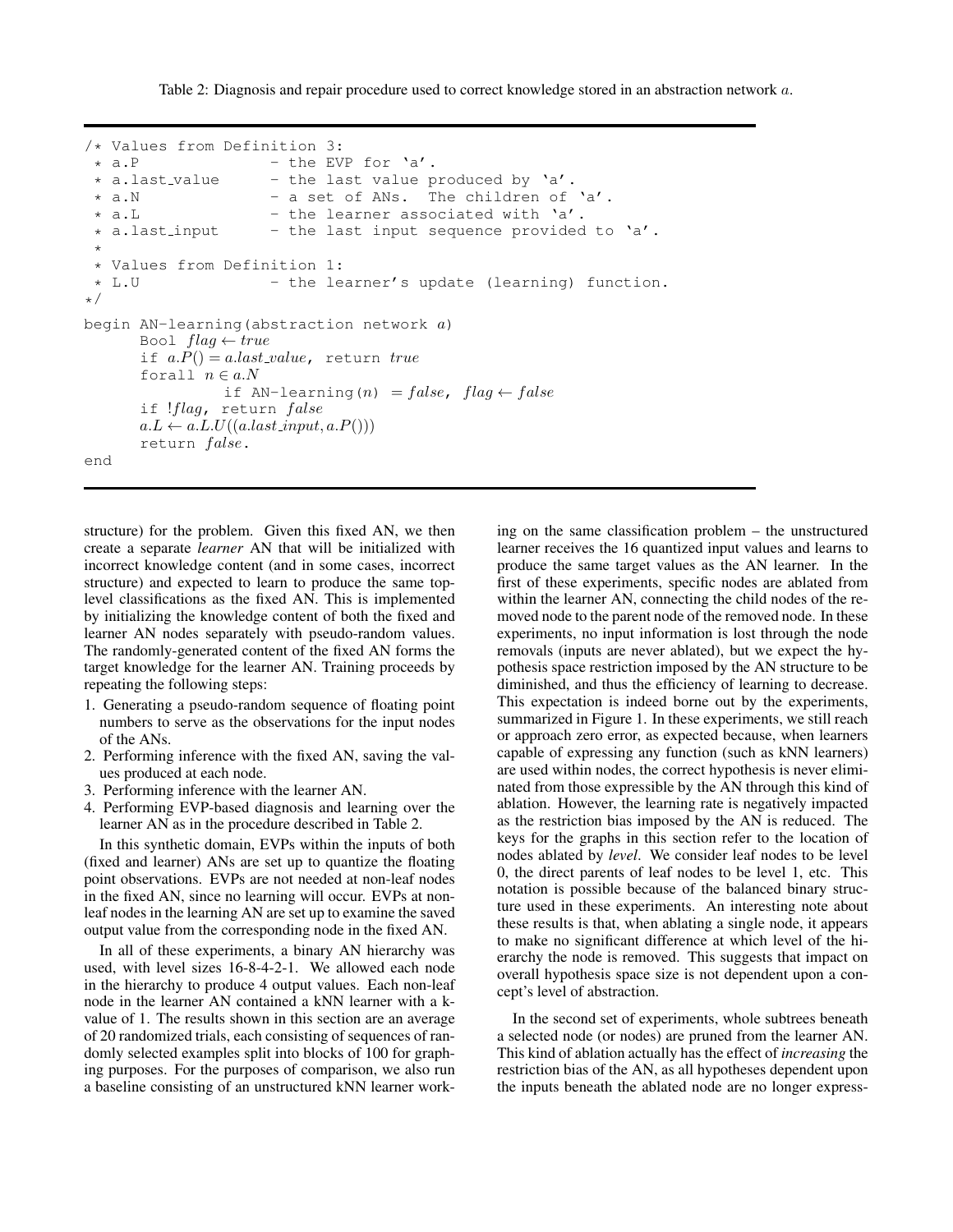

Figure 1: Results of ablating (groups of) individual nodes from an AN learner.

ible at all. The problem, of course, is that the restriction bias is likely to have now excluded the correct hypothesis, as inputs that may be needed for discrimination between two states could have been removed. These induced deficiencies are much more severe than those of the first set of experiments. As expected, the ability of the learner to correctly match the target function are more severely hampered, as illustrated in Figure 2. However, the final error reached is still below that of an unstructured kNN learner after 1000 training examples – illustrating that, if *any* reliable structural information is available about a domain, there is substantial benefit to its exploitation if few training examples are available. Of course, over time the unstructured kNN learner would reach zero error in this synthetic domain, once it has seen and memorized by rote each problem instance. However, this would require a massive training set. If it is known that some inputs are or may be pertinent, one can always feed them directly into the root node of an AN hierarchy even if intervening structure is not known. But it is interesting to note that in some sense, a designer is better off knowing about only a subset of the inputs relevant to a classification problem and having some good knowledge about an intervening abstraction structure than having full knowledge of the relevant inputs but no knowledge of the structure. While the latter scenario allows the designer to produce a learner that *theoretically* can express the correct hypothesis and thus would eventually reach zero error, in practical terms for large problems it will not be possible to gather enough training examples to get there. On the other hand while in the former scenario zero error will never be

reached, some level of useful generalization can be made after relatively few input examples. In the trial where we ablated two non-sibling level 2 nodes, we have literally removed half of the problem inputs and still get a better error rate after 1000 examples have been seen!

## **Conclusions**

We have presented a set of experiments in a synthetic domain that explore the impact of faulty knowledge engineering on compositional classification learners. The key finding in these experiments is that as knowledge engineering quality degrades, there is a corresponding gradual degradation in the benefit obtained from using the structural background knowledge. Of course, here we have tested only two kinds of incorrectness in knowledge engineering (missing inputs and missing intermediate abstractions). One could imagine many other kinds of errors, such as wiring nodes into the wrong location in an AN. In this case, one would expect the AN to learn to ignore information that is not pertinent to a particular classification. This would slow learning but should not impact final error beyond the effect of not having the information available in the correct location. Thus, the effect of such an error could be expected to be similar to that of ablating the subtree beneath the miswired node. In any case, it is not the intent of this paper to experiment with, or even identify an exhaustive taxonomy of conceivable errors in knowledge engineering. However, the experiments described here do provide some sense of the kinds of degradation in learning rate (when intermediate abstractions are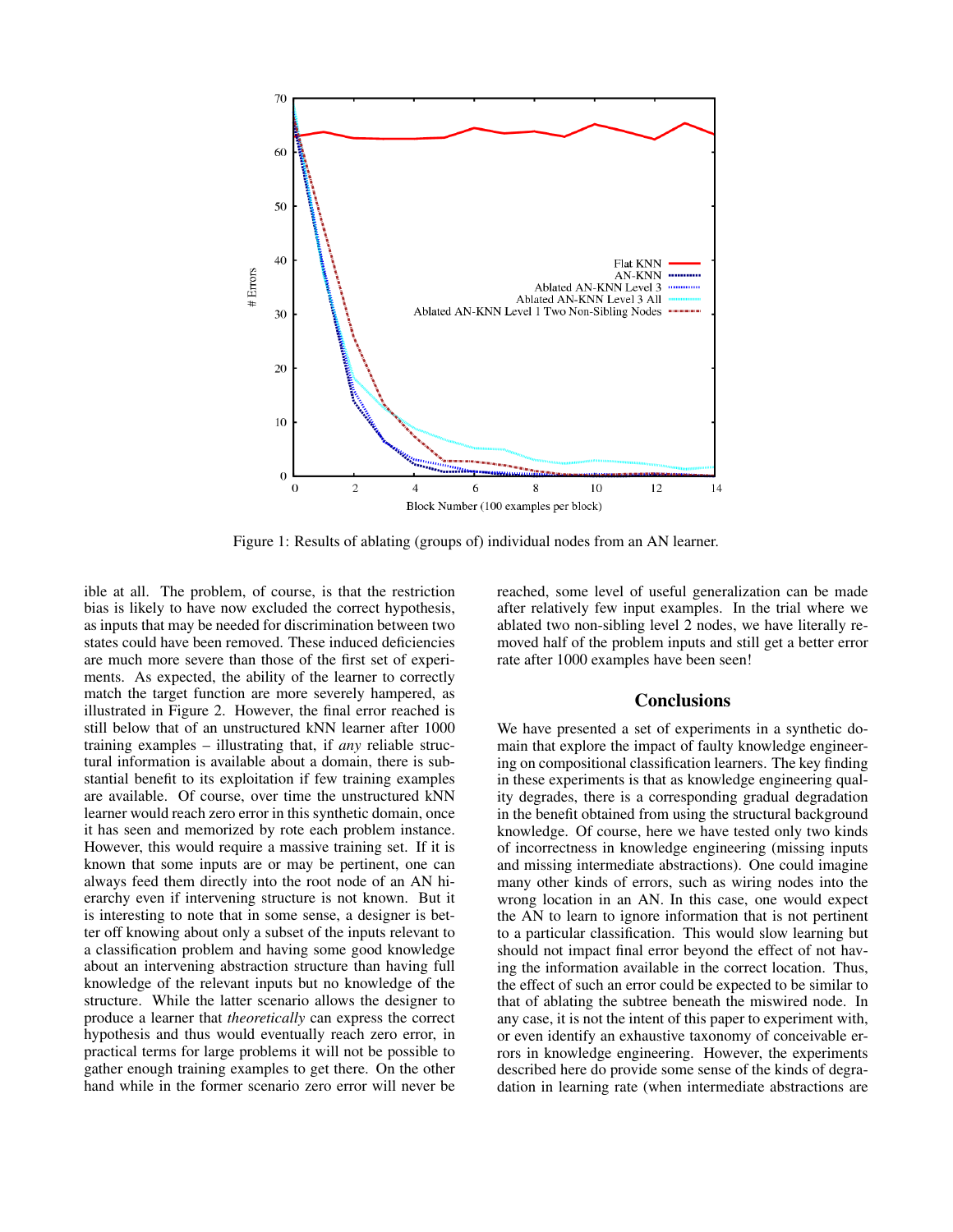

Figure 2: Results of ablating (groups of) subtrees from an AN learner.

missed but all needed inputs are intact) and final error levels (when needed inputs are not present) that one can expect under two kinds of faulty knowledge engineering that seem likely to occur in practice when designing classification hierarchies. Since compositional classification learning still performs better than flat classification even with these knowledge engineering errors, the takeaway finding is that structural background knowledge is well worth using in compositional classification settings even when it is prone to error.

#### References

Bylander, T.; Johnson, T.; and Goel, A. 1991. Structured matching: a task-specific technique for making decisions. *Knowledge Acquisition* 3:1–20.

Chandrasekaran, B. 1993. Generic tasks in knowledgebased reasoning: high-level building blocks for expert system design. 170–177.

Dietterich, T. 2000. An overview of MAXQ hierarchical reinforcement learning. *Lecture Notes in Computer Science* 1864.

Goel, A., and Bylander, T. 1989. Computational feasibility of structured matching. *IEEE Trans. Pattern Anal. Mach. Intell.* 11(12):1312–1316.

Jones, J., and Goel, A. K. 2008. Retrospective selfadaptation of an agents domain knowledge: Perceptuallygrounded semantics for structural credit assignment. In *In Proceedings of the AAAI-08 Workshop on Metareasoning*.

Jones, J., and Goel, A. 2009. Metareasoning for adaptation

of classification knowledge. In *AAMAS '09: Proceedings of The 8th International Conference on Autonomous Agents and Multiagent Systems*, 1145–1146. Richland, SC: International Foundation for Autonomous Agents and Multiagent Systems.

Marthi, B.; Russell, S.; and Latham, D. 2005. Writing Stratagus-playing agents in concurrent ALisp. In *Proceedings of the IJCAI Workshop on Reasoning, Representation and Learning in Computer Games, Edinburgh, UK*.

Mitchell, T. M., and Thrun, S. B. 1993. Explanationbased neural network learning for robot control. In Giles, C. L.; Hanson, S. J.; and Cowan, J. D., eds., *Advances in Neural Information Processing Systems 5, Proceedings of the IEEE Conference in Denver*. San Mateo, CA: Morgan Kaufmann.

Pearl, J. 1988. *Probabilistic reasoning in intelligent systems: networks of plausible inference*. San Mateo, CA: Morgan Kaufmann.

Russell, S. J. 1988. Tree-structured bias. In *AAAI*, 641– 645.

Tadepalli, P., and Russell, S. J. 1998. Learning from examples and membership queries with structured determinations. In *Machine Learning*, volume 32, 245–295.

Towell, G. G., and Shavlik, J. W. 1994. Knowledgebased artificial neural networks. *Artificial Intelligence* 70(1-2):119–165.

Ulam, P.; Jones, J.; and Goel, A. K. 2008. Using modelbased reflection to guide reinforcement learning. In *Fourth*